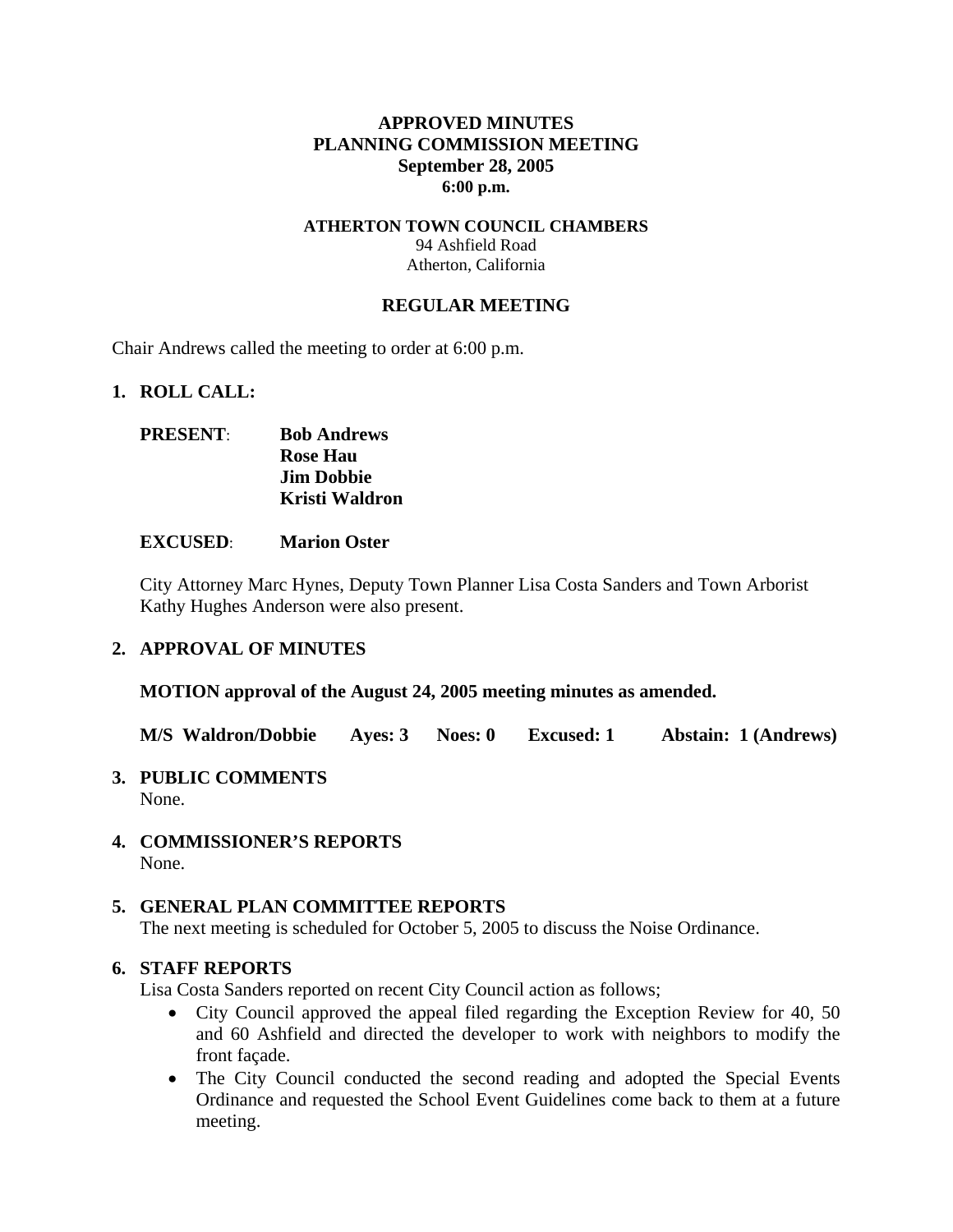September 28, 2005 Planning Commission Minutes Page -2-

• The Council accepted the status report regarding the historical artifact inventory.

## **PUBLIC HEARINGS**

7. **Heritage Tree Removal Permit – 375 Lloyden Park Lane** – Heritage tree removal request to allow the removal of one heritage tree. Atherton Municipal Code section 8.10.

The applicant requested this item be continued to the October 26, 2005 meeting.

#### **MOTION to continue the item to the October 26, 2005 meeting.**

**M/S Dobbie/Andrews Ayes: 4 Noes: 0 Excused: 1** 

**8. Heritage Tree Removal Permit – 420 Selby Lane –** Heritage Tree removal request to allow the removal of one heritage tree. Atherton Municipal code section 8.10.

Lisa Costa Sanders presented the staff report and noted that reasons outlined in the staff report to support the removal of the redwood tree in the rear yard.

In response to a question from the Commission, Kathy Hughes Anderson indicated that she would recommend replacement planting be located in the rear yard.

Steve Gaddis, property owner, indicated that when he purchased the site it was neglected. He requested flexibility in the replacement planting tree type.

Commissioner Waldron expressed concern with removing this tree as three other trees were previously granted for removal at this site.

Commissioner Andrews noted his support for the request given the large amount of heritage trees on the site.

**MOTION to approve the Heritage Tree removal permit to allow the removal of one heritage tree at 420 Selby Lane based on the following finding and subject to the conditions contained in the Heritage Tree Removal Permit with the following modified condition:** 

**M/S Dobbie/Hau Ayes: 3 Noes: 1 (Waldron) Excused: 1** 

#### **Finding:**

1. The removal of the tree would not be contrary to the purpose and intent of the Atherton General Plan.

## **Modified Condition:**

1. Modify condition #2 as follows; "Replacement planting shall be a minimum of either two 24" box size redwood trees or one 48" box size redwood tree to the satisfaction of the Town Arborist and Building Official. The applicant shall obtain approval for a landscape screening plan pursuant to Chapter 17.50 of the Atherton Municipal Code."